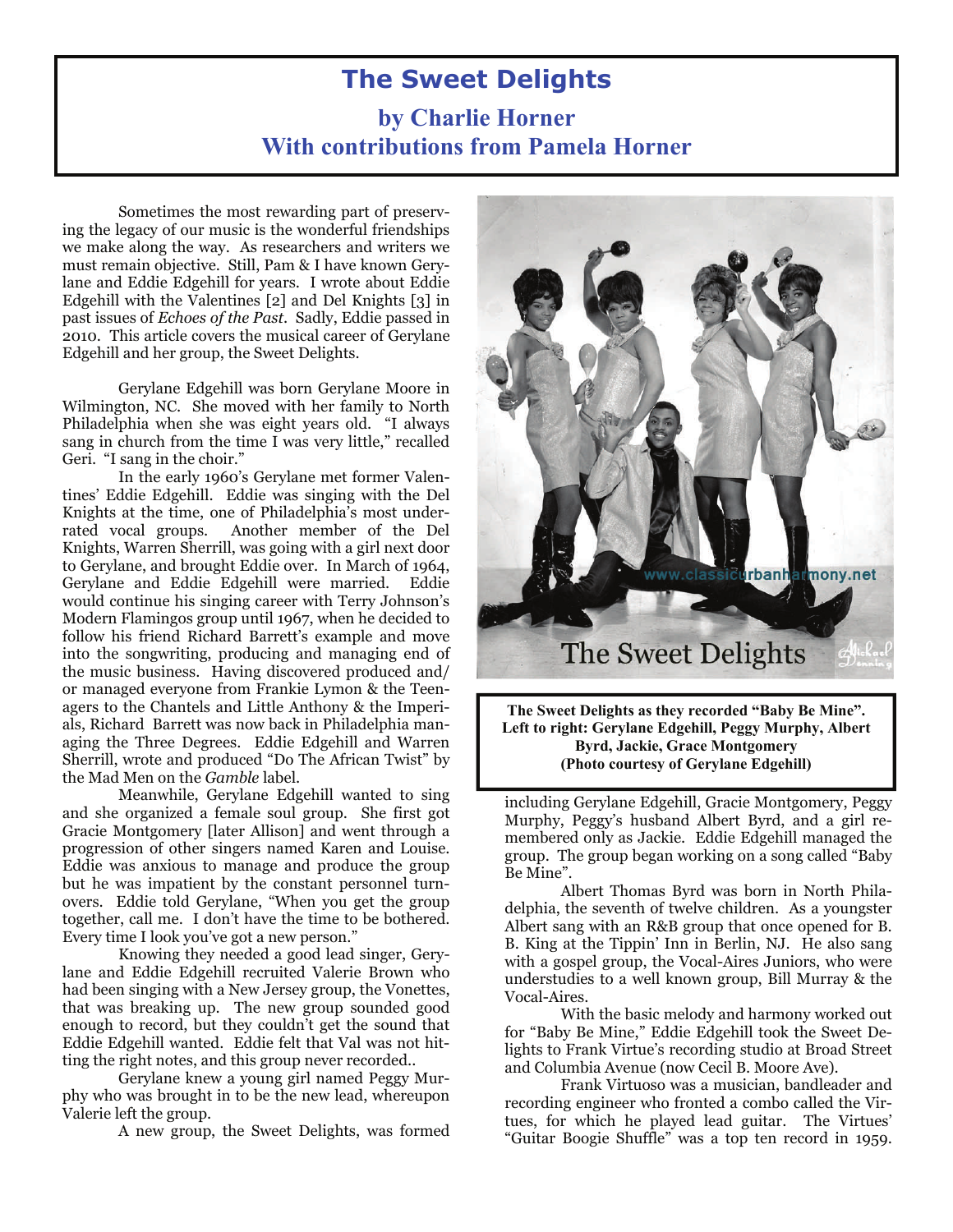

Frank Virtue initially started a recording studio in the basement of his home to record his group, but by the 1960's had opened a professional recording studio on the third floor above a store on North Broad Street.

By the mid-1960's, Frank Virtue's studio had become a favorite haunt for the production trio of Weldon McDougal, Luther Randolph and Johnny Stiles, who were breaking new ground with a dynamic rhythm section they'd assembled. The musicians, including guitarists Bobby Eli, Norman Harris, Roland Chambers, bassist Ronnie Baker and drummer Earl Young, would evolve into the famed rhythm section of MFSB as The Sound of Philadelphia. Another mainstay of Virtue Studios was arranger Bobby Martin. Martin had toured as a pianist with Lynn Hope's combo in the early 1950's before becoming A&R man for Harold B. Robinson's *Newtown* label in the early 1960's. There, Martin had produced the early recordings of Patti LaBelle & the Blue Belles. By 1968, Martin, Stiles, Virtue and the crew of talented musicians were recording just about anyone who came to them.

Singers would often arrive with a melody and lyrics and then the arrangers and musicians would go to work. "Luther Randolph did a lot of arrangements that he never got credit for," said Johnny Stiles, "But that's the way it went. Bobby Martin would do the brass part and we'd do all the rhythm section. Frank Virtue gave us pretty much carte blanche in the studio. We were always recording. We recorded more people than I can ever remember." [4]

One local producer who brought artists to Virtue Studios was Jessie James. In 1967, James brought a young singing named Johnny Corland to Virtue Studios and cut a song called "Boogaloo Down Broadway". James had the song released by *Jamie-Guyden's Phil-* *L.A. of Soul* label as by "The Fantastic Johnny C" and it became a big hit. Impressed with the job the Virtue Studio musicians did, James quickly brought in another singer named Cliff Noble. James and Noble had the melody and lyrics to a song called "Love Is Alright", but it was Bobby Martin, Johnny Stiles and the studio musicians who arranged an incredible backing track. When Jessie James didn't have a flip side for the record, he said, "I don't give a s\*\*\*. Just use the instrumental track to 'Love Is Alright'". The musicians and arrangers remixed the instrumental track and gave it to Jesse James, who got it released on *Phil-L.A. of Soul*. The instrumental track, titled "The Horse" and credited to Cliff Nobel and Co. (even though Cliff Nobel was not on it) became a huge hit. [5,6] From that point on, Martin, Stiles and the studio musicians began using instrumental arrangements similar to "The Horse" on the next several records, backing the vocals with the instrumental tracks. For example, listen to the instrumental flips "Horse Fever" (Cliff Nobel & Co.), "The Camel" (Cliff Nobel & Co.), "Philly Horse" (Tony Alvon & the Belairs) or even the vocal to Fantastic Johnny C's "Hitch It To The Horse".

When the Sweet Delights recorded "Baby Be Mine," a similar instrumental track was used for the backing track and flip side. Titled "Paul's Midnight Ride" and credited to The Delights Orchestra, the instrumental track to "Baby Be Mine" fit the pattern. Listening to it recently, guitarist Bobby Eli proclaimed it "son of 'Horse'". [7]

Frank Virtue got the record released on the *Atco* label and it got local airplay but did not chart nationally. The Sweet Delights did make another record, "I Had A Good Thing (But I Blew It)". The record was released as

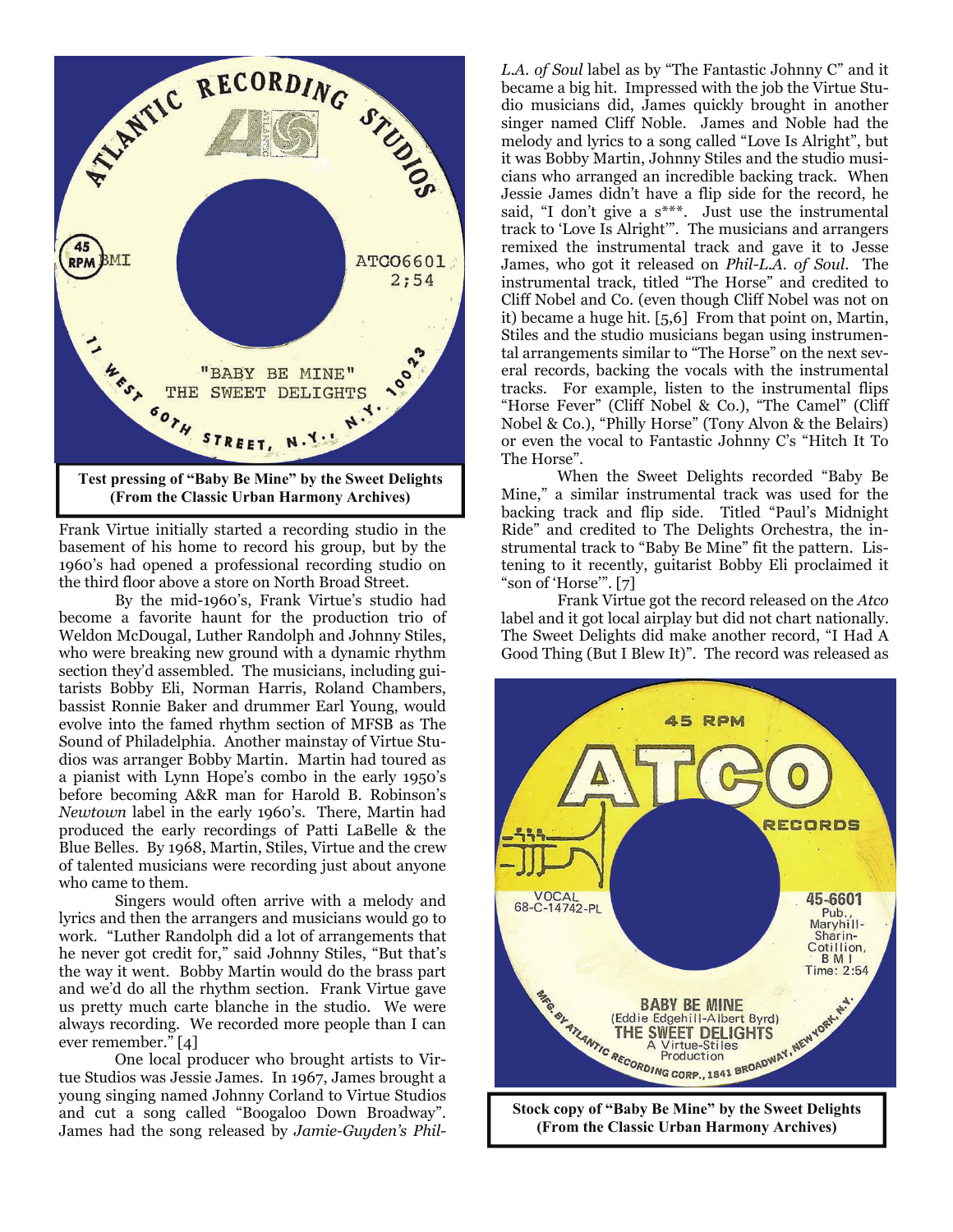by Al Thomas (Albert Byrd's middle name was Thomas) on the *Virtue* label (without crediting the Sweet Delights). The flip was the instrumental track, re-titled as "Corn Bread And Molasses" by the Al Thomas Ork.

According to Gerylane, there was a disagreement between Frank Virtue and Albert Byrd after the second record, and Virtue decided to drop the group. The Sweet Delights broke up again, but that is far from the end of the story.

"The Sweet Delights got back together," said Gerylane. "Valerie Brown came back and at the time Gracie Montgomery was still with us. The group added a fourth member, Betty Allen. "I ran into James Allen of the soul group Broadway Express [8] one day. He and I had gone to elementary school together but I hadn't seen him in years. It turned out that he and his wife were living right around the corner. I told him we were looking for another girl singer and he said his wife Betty sings. So Betty ended up singing with us. In the meantime, Gracie started missing rehearsals so we were left with the three of us, Valerie, Betty and me. We rehearsed for about two months, just the three of us. Without Grace we had to switch notes and get everything worked out for three voices."

Even without recording again, the Sweet Delights became very popular as entertainers. The Edgehills' friend Richard Barrett was having success with the Three Degrees and Richard began helping the Sweet Delights get gigs.

"Our first job was a club in New Jersey," recalled Gerylane. Richard Barrett arranged that. We did a good job but the manager said he couldn't pay us because he didn't make that much money. And the club was packed! I called Eddie and Eddie called Richard.





**The Sweet Delights, ca. 1969 Left to right: Valerie Brown, Gerylane Edgehill, Betty Allen (Photo courtesy of Gerylane Edgehill)** 

By the time I got back to the dressing room the girls told me the manager wanted to see me. He paid us with a paper bag full of one dollar bills."

From that point on, the Sweet Delights started going to different places after the 3 Degrees finished up there. "We started working places like Boston. This was the three of us, me, Betty and Val. Eddie was our manager. He sent us to Boston and Newport, RI. We went all over New England and Canada."

In fact, for the next four years, the Sweet Delights plays night clubs, supper clubs and private parties, singing their own interpretations of r&b, rock, classical and popular tunes of the day. They sang everything from "One Night Affair" and "Knock On Wood" to "Raindrops Keep Falling On My Head". They sang Temptations' songs like "Superstar" and had their own Temptations-like choreography. Choreography was arranged by Eddie Edgehill, who had always been the lead choreography for the Valentines. Gigs included the Golden Nugget and Downtown Lounge (Boston, MA), Ma's Lounge and Hurley's (Newport, RI), Ellis Lounge and Cape Verden (Providence, RI), 30 Acres (Nantucket, MA), Sound Track (New Haven, CT), Talk Of The Town (New London, CT), Apollo 12 (New Bedford, CT), Jolly Knight (Prince Edwards Island, Canada), Arrows (Halifax, Nova Scotia), Rockheads (Montreal, Canada),